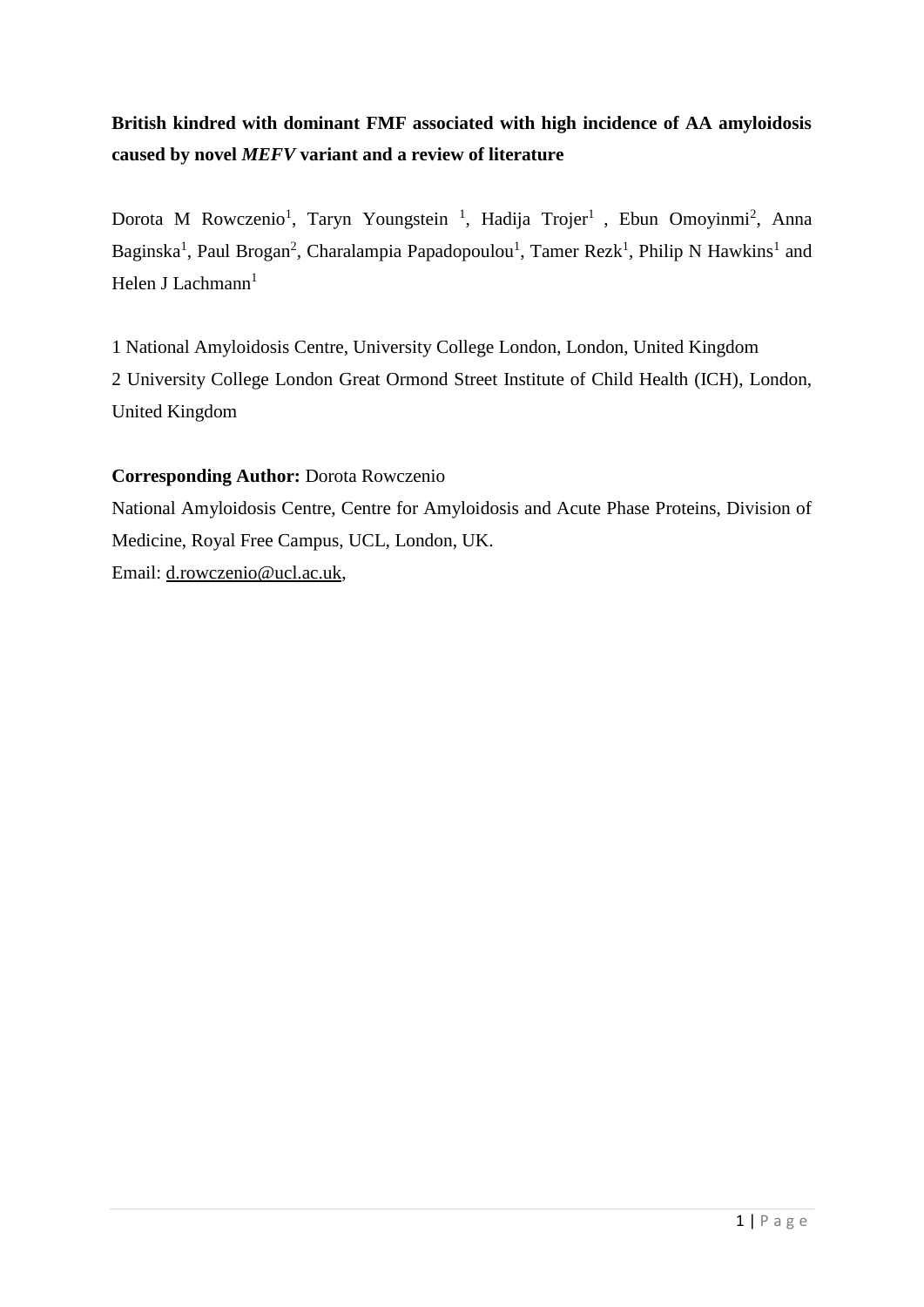# **Abstract**

**Objectives:** Hereditary systemic autoinflammatory diseases (SAIDs) are rare genetic disorders, which if untreated, can be complicated by AA amyloidosis leading to renal failure and premature death.

**Objective:** To find a genetic cause in a British family with a dominantly inherited autoinflammatory syndrome complicated by AA amyloidosis.

**Methods:** The index patient and his sister underwent comprehensive clinical and laboratory assessment including the next generation sequencing (NGS) panel targeting autoinflammatory genes. Subsequently, other relatives underwent clinical evaluation and genetic testing. Screening of the *SAA1* gene was performed in all symptomatic cases.

**Results:** The index case and his sister presented with proteinuria due to AA amyloidosis. They have been suffering from episodes of fever accompanied by severe abdominal and chest pain, arthritis and erythema from childhood. Their father died aged 52 from complications following a cadaveric renal transplantation. The post-mortem examination demonstrated AA amyloidosis. The index case's grandmother, two paternal cousins and two of their children described similar symptoms. All symptomatic individuals had excellent responses to colchicine.

NGS analysis identified a single *MEFV* p.P373L variant in the index case, his sister and subsequently, in symptomatic family members. Sequencing of the *SAA1* gene revealed all cases were heterozygous for the *SAA1.1* allele.

**Conclusion:** Typically FMF is an autosomal recessive disorder; nonetheless rare cases of dominantly inherited disease have previously been described. Here we report a novel *MEFV* variant p.P373L causing dominant FMF complicated by AA amyloidosis in four generations of a British family.

**Keywords:** Familial Mediterranean Fever (FMF), *MEFV* gene, colchicine, AA amyloidosis

# **Key messages:**

- FMF and pyrin associated autoinflammatory diseases can present atypically in non-Mediterranean populations
- Dominantly inherited FMF is rare and may lead to delayed diagnosis
- Treatment with colchicine prevents FMF attacks and protects against development of AA amyloidosis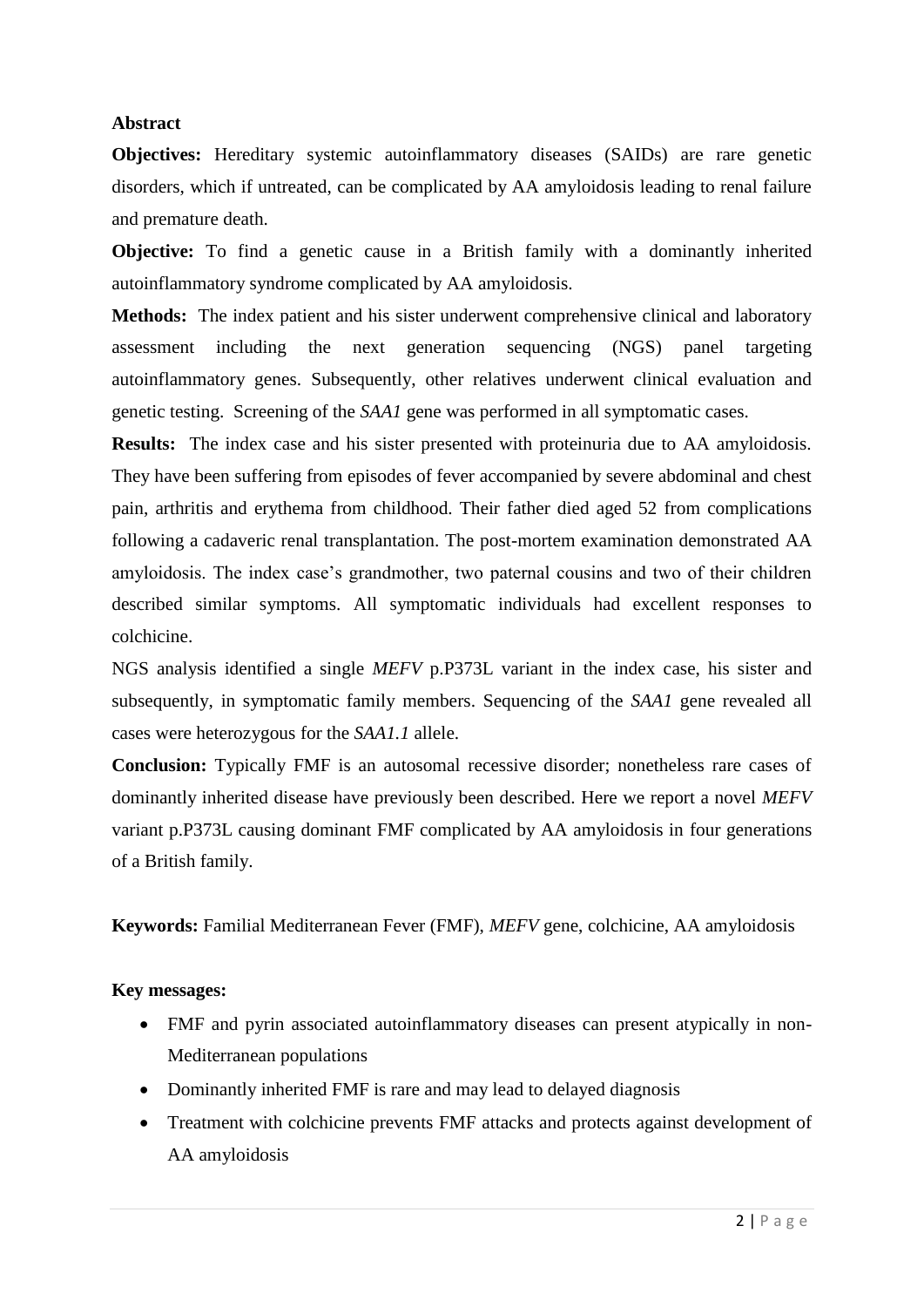## **Introduction**

Familial Mediterranean Fever (FMF) is the commonest monogenic systemic autoinflammatory syndrome (SAIDs), originally described in patients from the Eastern Mediterranean region, in particular in Sephardic Jews, Armenians, Turks and Arabs, but is now recognised in many parts of the world. FMF is characterised by recurrent episodes of fever, serositis and elevated inflammatory markers. The effective administration of colchicine for FMF was first published in 1972 [1] and prophylactic therapy both suppresses FMF related inflammation and the development of AA amyloidosis [2]. The causative gene for FMF is *MEFV* (MEditerranean FeVer) identified in 1997 by two different consortia [3, 4], located on chromosome 16, it consists of 10 exons and encodes a 781-amino acid protein called pyrin. Most pathogenic variants are clustered in exon 10 [5]. In patients of Mediterranean ancestry, the p.M694V, p.M680I and p.V726A are the commonest. Homozygosity for the p.M694V has been linked with a higher prevalence of AA amyloidosis [6, 7], which is the most severe complication of FMF, leading to renal failure and death. Previous studies have suggested that homozygosity for the SAA1.1 polymorphism in Caucasian population carries a 7-fold increased risk of AA amyloidosis, compared with heterozygotes and other SAA1 genotypes [8]. FMF is generally considered to be inherited in an autosomal recessive fashion, although both heterozygous disease and dominant transmission are increasingly recognised. Dominant FMF was first suggested in 1954 by Reimann et al. with the description of several families with two or more consecutive affected generations [9]. Subsequently, a variety of pathogenic variants have been implicated in dominant FMF [10-13].

Here we report the clinical features and laboratory investigations, including genetic analysis, performed in a British family with a clear autosomal dominant SAIDs complicated by AA amyloidosis. We have analysed the *SAA1* gene in this family to assess the prevalence of the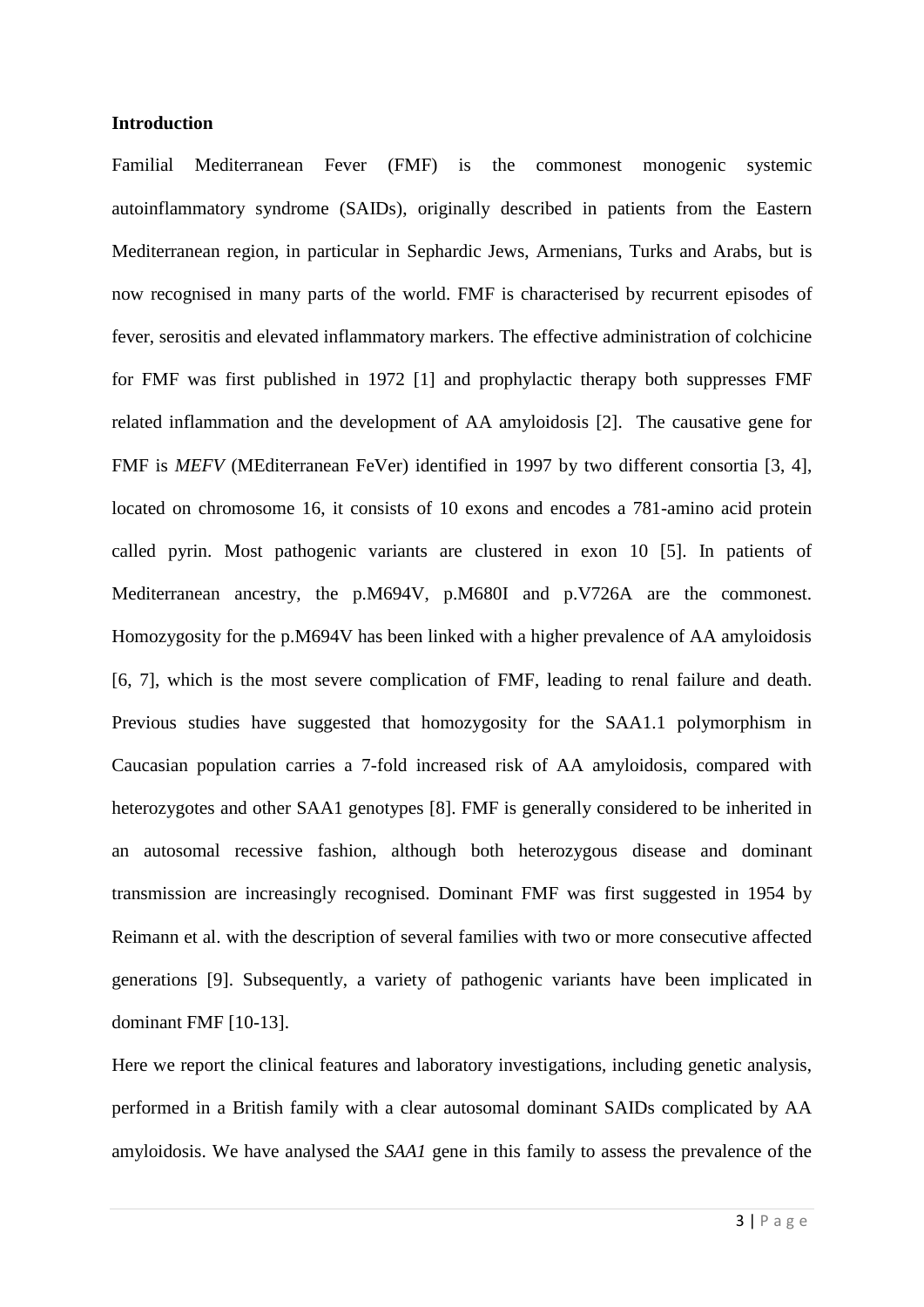*SAA1.1* allele. We also provided a comprehensive review of the dominant FMF cases published to date.

#### **Patients and Methods**

The index case and his sister (patient 1 and 2 respectively) were referred to the National Amyloidosis Centre (NAC) with a suspicion of AA amyloidosis. They underwent comprehensive clinical assessment and laboratory investigations including serial measurements of the inflammatory markers: serum amyloid A protein (SAA) and C-reactive protein (CRP). Subsequently, other relatives (patients 4 to 7) underwent clinical evaluation and genetic testing at the NAC.

Informed consent was provided by all subjects and the ethical approval for the study was obtained from Royal Free Hospital Research Ethics Committee (REC Reference number 06/Q0501/42) in accordance with the declaration of Helsinki.

#### **Histology and immunohistochemistry**

6 μm thick sections of kidney biopsies from the proband and his sister were stained for amyloid with Congo red and viewed under crossed polarised light [14]. Confirmation of AA type amyloid was sought immunohistochemically using monoclonal antibodies specific to SAA (Euro-Diagnostica). Specificity of staining was confirmed by prior absorption of the antiserum with pure antigen in each case and positive and negative controls were included in each run.

#### **Radiolabeled serum amyloid P component (SAP) scintigraphy**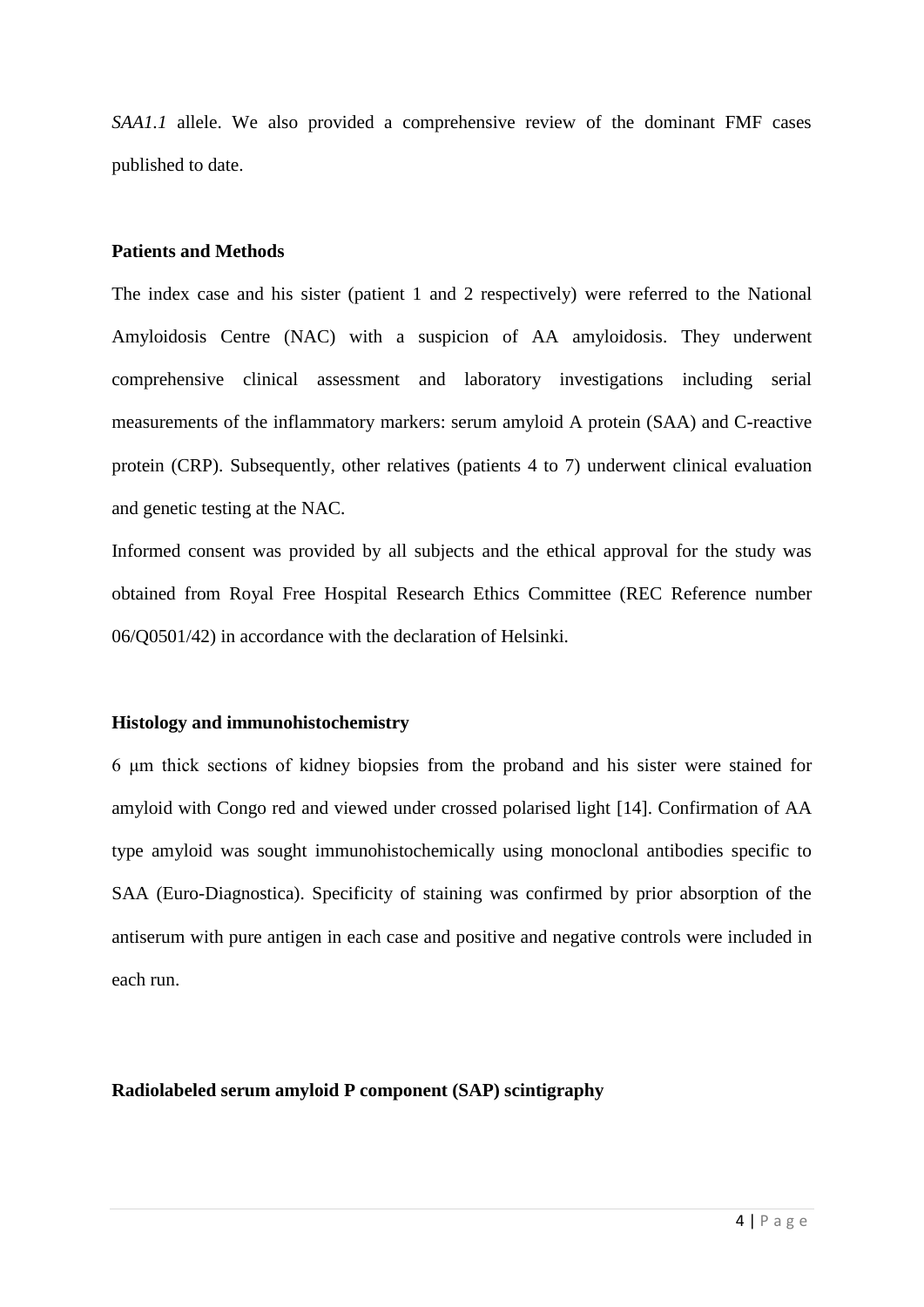The proband and his sister underwent whole body anterior and posterior scintigraphic imaging 24 hr after administration of 123I labelled SAP using a GE Infinia Hawkeye gamma camera, as previously described [15]. The labelled SAP studies results were interpreted by a panel of physicians with experience of over 29000 SAP scans.

#### **Genetic Analysis**

The DNA of the proband and his sister was analysed by the Next Generation Sequencing (NGS) method targeting 32 genes associated with SAIDs.

This gene panel was designed using the Agilent EArray online tool (https://earray.chem.agilent.com/suredesign/) (Supplementary Table 1). Llibraries (QXT Target Enrichment System) were sequenced as a multiplex of 16 samples on an Illumina MiSeq genetic analyser. Read alignment, variant calling, and annotation were performed using Agilent Sure Call v3.0 software [16].

After the causative genetic variant in the proband and his sister was identified using the above NGS method, results were confirmed by PCR and Sanger sequencing, also used for genetic analysis in the other family members. The electrophoretic profiles were analysed on the ABI 3130xl Genetic Analyser using Sequencing Analysis Software version 5.4. Sequencing of the exon 3 of the *SAA1* gene (NCBI Reference Sequence: NC 000011.9) was performed as previously described [8].

#### **Results**

## **Genetic studies**

NGS analysis, in the index case and his sister, identified a heterozygous single base substitution (c.1118C>T) in the *MEFV* gene (NCBI Reference Sequence: NG\_007871) resulting in the replacement of proline with leucine amino acid at position 373 (p.P373L) in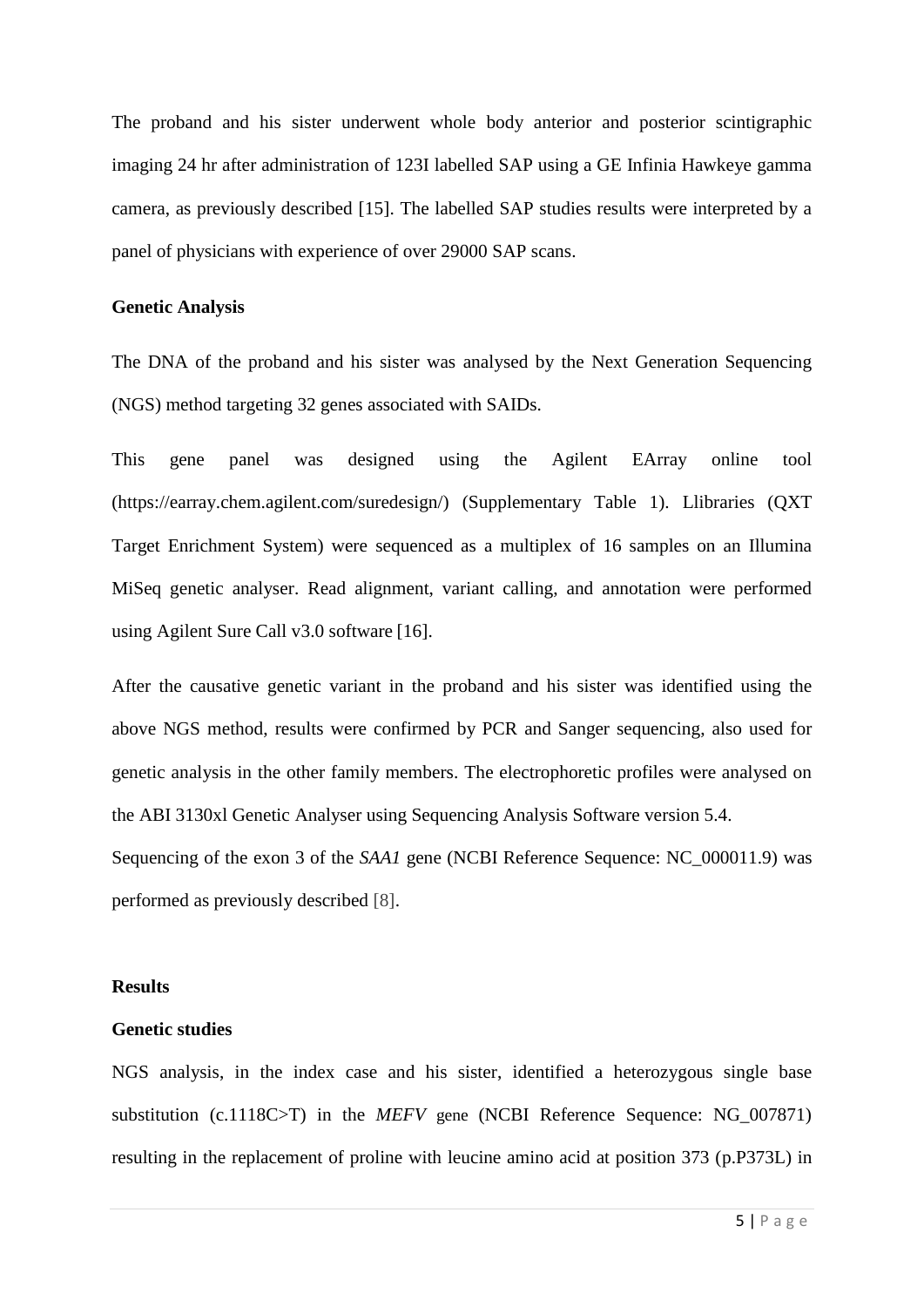exon 3. This variant is not reported in the population databases EXAC [\(http://exac.broadinstitute.org/](http://exac.broadinstitute.org/) ) and gnomAD [\(https://gnomad.broadinstitute.org/\) a](https://gnomad.broadinstitute.org/))nd the Sift and PolyPhen in silico predictions imply this amino acid substitution may have a damaging effect on the protein function. We did not identify any other potential pathogenic variant in the SAIDs genes included in this NGS panel.

This p.P373L variant was identified by Sanger sequencing in all affected living family members (Figure 1). The mutant allele was absent in the one asymptomatic individual. All cases were heterozygous for the *SAA1.1* allele.

# **Patients**

The index case was of British ancestry and had been diagnosed with systemic juvenile idiopathic arthritis (sJIA) at the age of seven. In retrospect, he recollects episodes of fever accompanied by severe abdominal and chest pain, small joint arthritis, occasional erythematous rash and night sweats from early childhood. He developed proteinuric renal disease with biopsy proven AA amyloidosis aged 23 and required four years of haemodialysis before cadaveric renal transplantation at the age of 32. His post-transplant course was complicated by a monoarthritis of the right elbow for which he was given a full course of anti-tuberculous therapy at the age of 35. A few months earlier he had been started on low dose of colchicine (0.5mg/day) for presumed post-transplant gout, and generally felt very much better in terms of symptoms so never stopped it. His transplant function was stable without development of proteinuria. Nine years post transplantation he sought a specialist opinion on his amyloidosis following media interest in novel potential treatments for amyloid in Alzheimer's.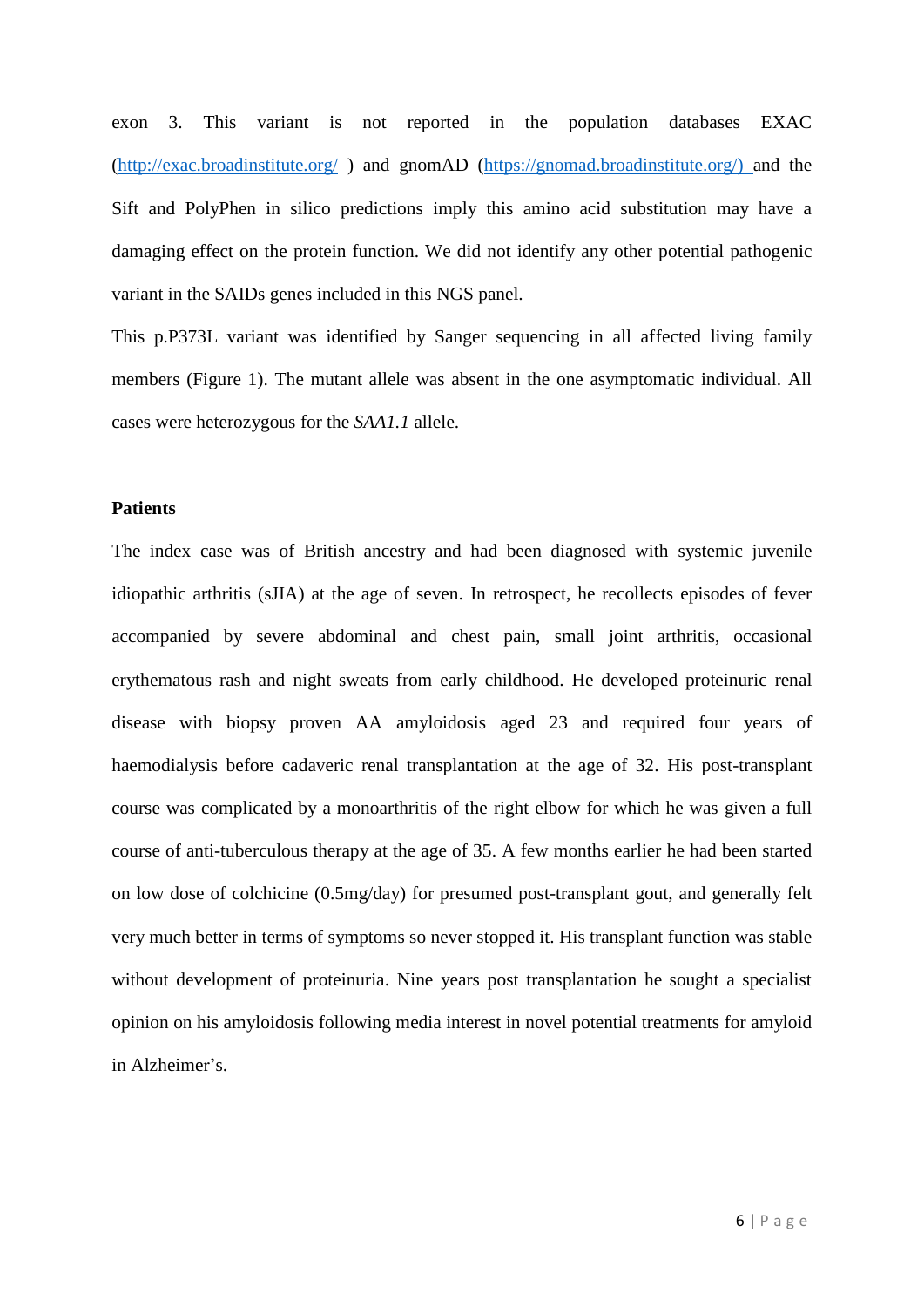At the time of assessment at our centre he had no symptoms suggestive of systemic inflammation. On examination, he had mild splenomegaly and no evidence of joint damage. Investigations showed a large total body amyloid load with deposition on the spleen but not the liver nor renal transplant. His renal graft function was good with an eGFR 37 ml/min and no proteinuria. Serial monitoring of his CRP and SAA showed supressed inflammation with medians of 2 and 4 mg/l respectively (median plasma concentration of CRP and SAA in healthy subjects is <1mg/L and <3 mg/L respectively). The only time the CRP and SAA were elevated (to 84 and 182mg/l), was when he briefly run out of colchicine.

Nearly 20 years after he was diagnosed with AA amyloidosis his sister presented at the age of 47 with nephrotic syndrome. Given her family history amyloidosis was strongly suspected. An SAP scan showed a small amyloid load in spleen and kidney. She too gave a history of recurrent episodes of severe abdominal and chest pain lasting 3 days to a week and recurring up to twice month. She also reported lifelong intermittent swelling of large joints and red eyes but denied fevers or night sweats. At baseline her, the CRP and SAA were 25 and 50 mg/l, but normalised to below  $\langle 1 \rangle$  and  $\langle 3 \rangle$  mg/l once she commenced colchicine prophylaxis (1.5 mg/day).

#### **Family History**

Their father (patient 3) had died at the age of 52 from complications after cadaveric renal transplant. He had been diagnosed with rheumatoid arthritis and at post-mortem was found to have extensive AA amyloidosis. His mother was said to have had recurrent episodes of abdominal pain and arthritis and died of cancer. The probands two cousins (patients 4 and 7) and three of their children were subsequently investigated at our centre with all but one giving histories of recurrent abdominal and chest pain with onset in childhood or early teens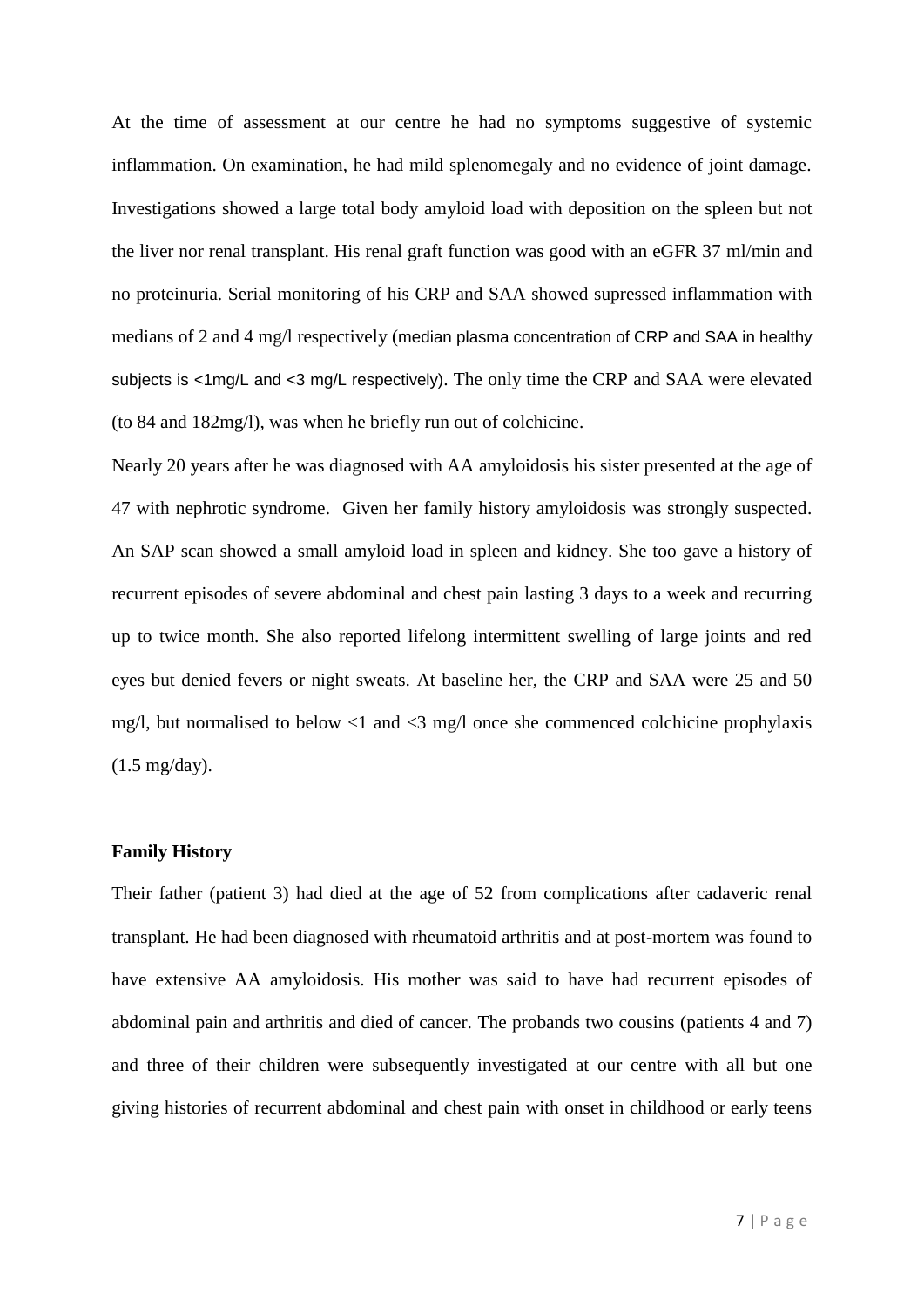(patients 5 and 6) (Table 1). All symptomatic individuals were treated with colchicine (1- 2mg/day), which resulted in a complete resolution of all inflammatory symptoms.

#### **Histology**

Extensive amyloid deposits identified on the renal biopsies obtained from the proband and his sister. These stained with monoclonal anti-SAA antibodies. There was no staining with antibodies against other proteins known to be associated with acquired or hereditary renal amyloidosis.

#### **Discussion**

Here, we report a novel MEFV substitution p.P373L causing dominant FMF complicated by AA amyloidosis. This variant has not been reported in population databases and demonstrated clear segregation with disease over four generations in this family.

The *MEFV* gene is very polymorphic with nearly 350 sequence changes reported on the Infever database (fmf.igh.cnrs.fr/ISSAID/infevers/) [5]. A number of syndromes have been associated with mutations in the *MEFV* gene; these recently have been grouped as 'pyrinassociated autoinflammatory diseases' (PAAD) [17]. A recent paper on consensus proposals for the taxonomy and definition of the autoinflammatory diseases implies that classically the term FMF should be used only for patients of Mediterranean origin with two pathogenic variants in *MEFV* exon 10. Other PAADs include periodic fever with autoinflammation and neutrophilic dermatosis (PAAND), chronic nonbacterial osteomyelitis (CNO) like disorder and livedoid ulcerative dermatitis [17]. In the family described here the clinical symptoms and response to colchicine are very much in line with the classical FMF, although the autosomal dominant inheritance, Northern European ethnicity and substitution in exon 3 rather exon 10, fall outside the strictest interpretation of its definition. Nonetheless, there are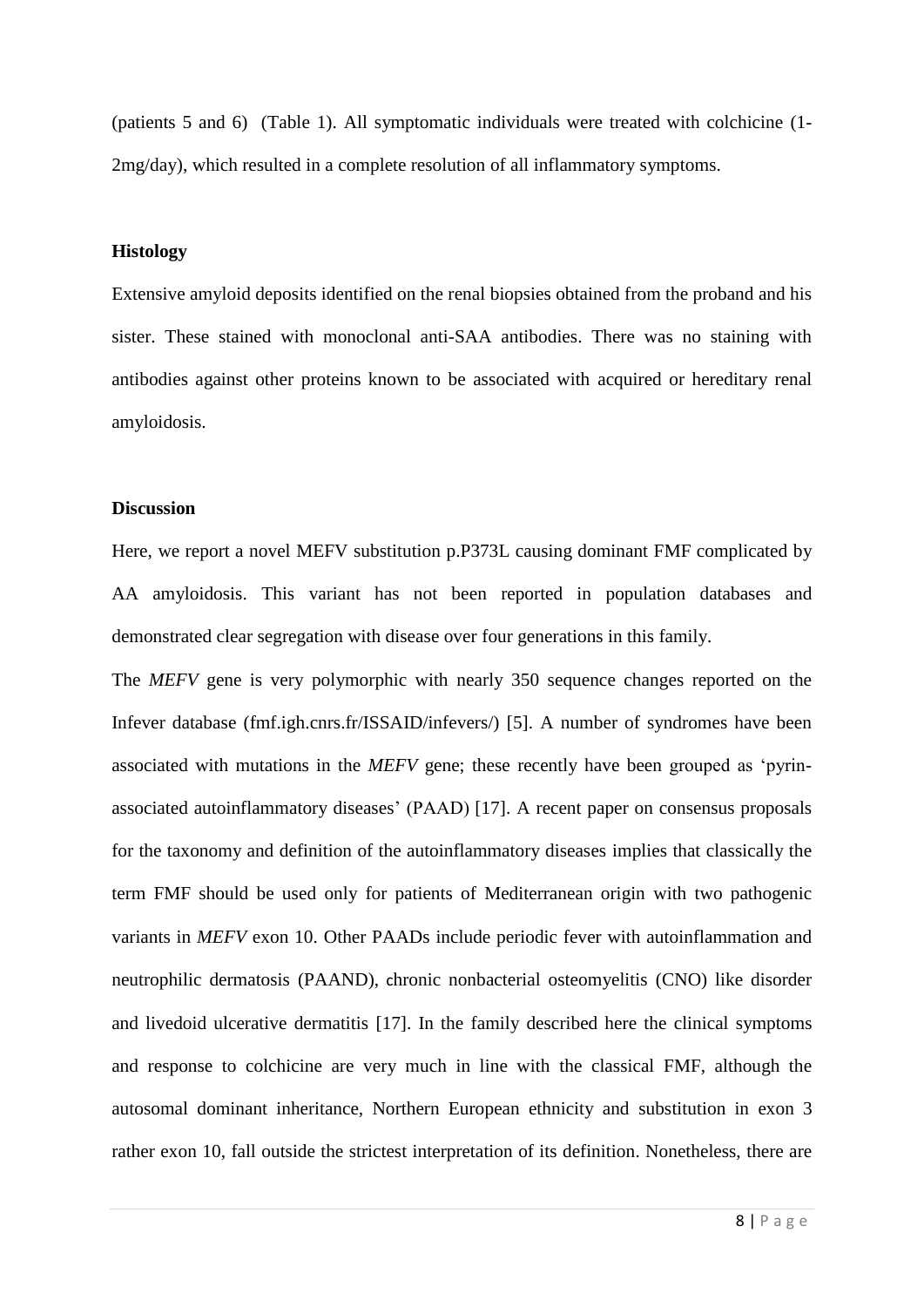four different *MEFV* variants located in exon 3, which are registered in the Infever database with the provisional classification "likely pathogenic", and detected in patients with PAAD-FMF.

Autosomal dominant FMF like disease has now been reported caused by several pathogenic variants in the *MEFV* gene. Recent work on the molecular consequences of variant pyrin support FMF caused by a single MEFV mutation [18]. We previously identified p.M694del in 21 patients of British origins, whose symptoms were in line with the classical FMF, including good response to colchicine treatment. In three subjects, their disease was complicated by AA amyloidosis [11]. Stoffels M, et al. reported dominant FMF caused by: p.T577N, p.T577S and p.T577A, identified in the British, Turkish and Dutch patients respectively [10]. The clinical phenotype associated with these variants varied from classical FMF to symptoms overlapping with other SAIDs. The British and Turkish families responded to colchicine, there was no treatment data in one Dutch family and the other reported good outcome to anakinra treatment. The p.H478Y substitution was identified in five patients from a three-generation Spanish family with dominant inheritance of severe periodic inflammatory syndrome with long fever episodes, up to 25 days, dominant joint involvement and resistance to colchicine treatment. Two subjects developed AA amyloidosis [13]. Less contentiously dominant FMF can be caused by more frequent MEFV variants inherited as complex alleles in cis, for example p.[M694I;p.E148Q] and p.[L110P;E148Q;M694I] [12, 19].

AA amyloidosis is a rare potential complication of sustained inflammation. Additional risk factors for the development of AA amyloidosis have been identified and the most robust in European and Mediterranean populations is the homozygosity for the SAA1.1 polymorphism. However, none of our family were homozygous for the *SAA1.1* genotype. In our opinion, a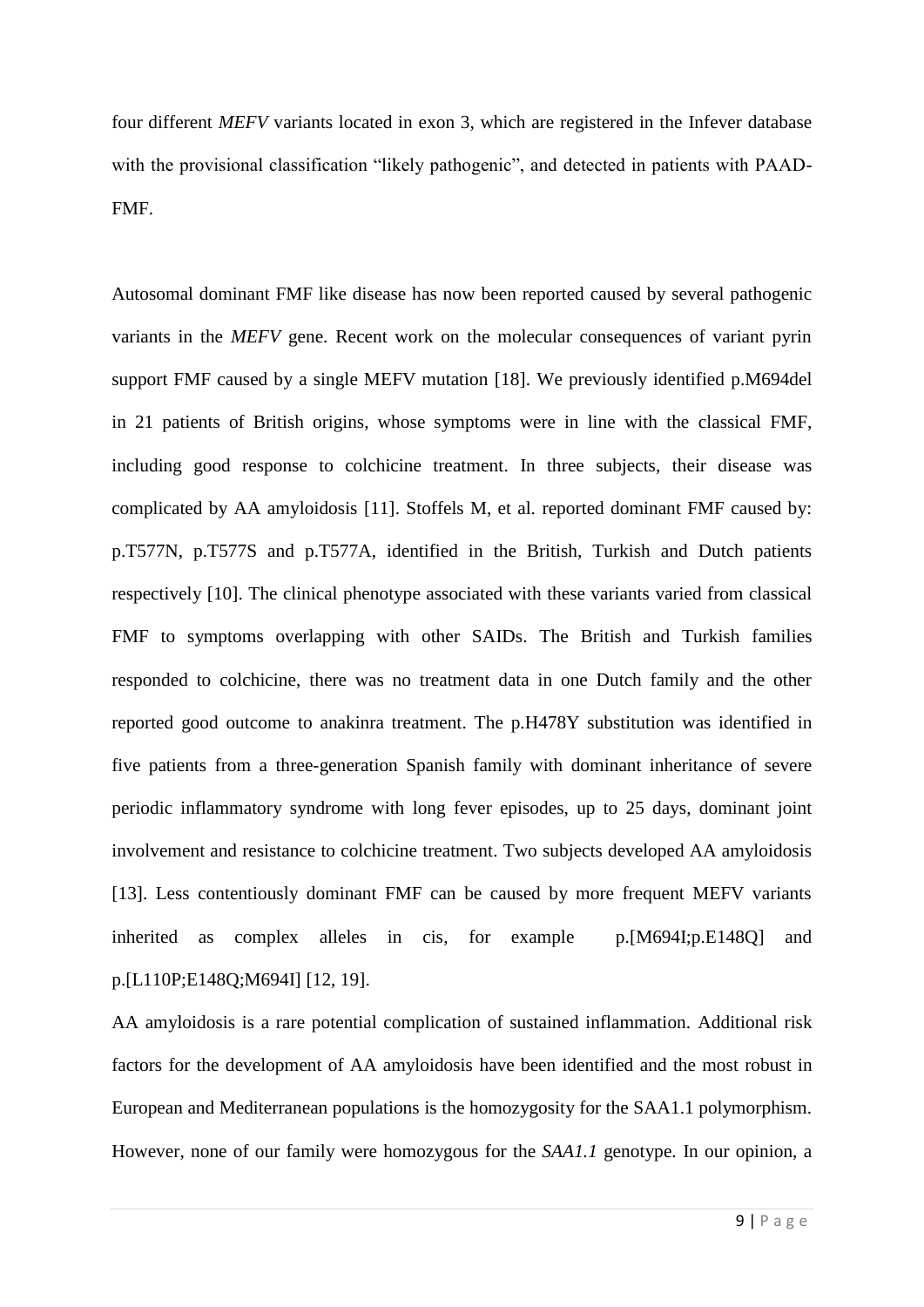more likely risk factor of AA amyloidosis in these families, is delayed disease recognition due to lack of awareness of FMF type disease in atypical populations. It is well recognised that prompt initiation of long term colchicine is extremely effective in preventing AA amyloidosis. In Turkey, prior to the widespread use of colchicine, up to 60% of patients with FMF developed AA amyloidosis [20] suggesting that dominant *MEFV* variants do not intrinsically carry a higher risk than classical exon 10 substitutions. FMF is a high value diagnosis, as untreated disease has severe effects on quality of life and carries a risk of potentially fatal complications, but colchicine provides highly effective, safe and affordable prophylaxis.

**Disclosure statement:** The authors have declared no conflicts of interest.

**Funding:** There is no funding to report

# **References:**

- 1. Goldfinger SE: **Colchicine for familial Mediterranean fever**. *N Engl J Med* 1972, **287**:1302.
- 2. Zemer D, Pras M, Sohar E, Modan M, Cabili S, Gafni J: **Colchicine in the prevention and treatment of amyloidosis of familial Mediterranean fever**. *N Engl J Med* 1986, **314**:1001-1005.
- 3. Consortium TFF: **A candidate gene for familial Mediterranean fever**. *Nat Genet*  1997, **17**:25-31.
- 4. Consortium TIF: **Ancient missense mutations in a new member of the** *RoRet* **gene family are likely to cause familial Mediterranean fever**. *Cell* 1997, **90**:797-807.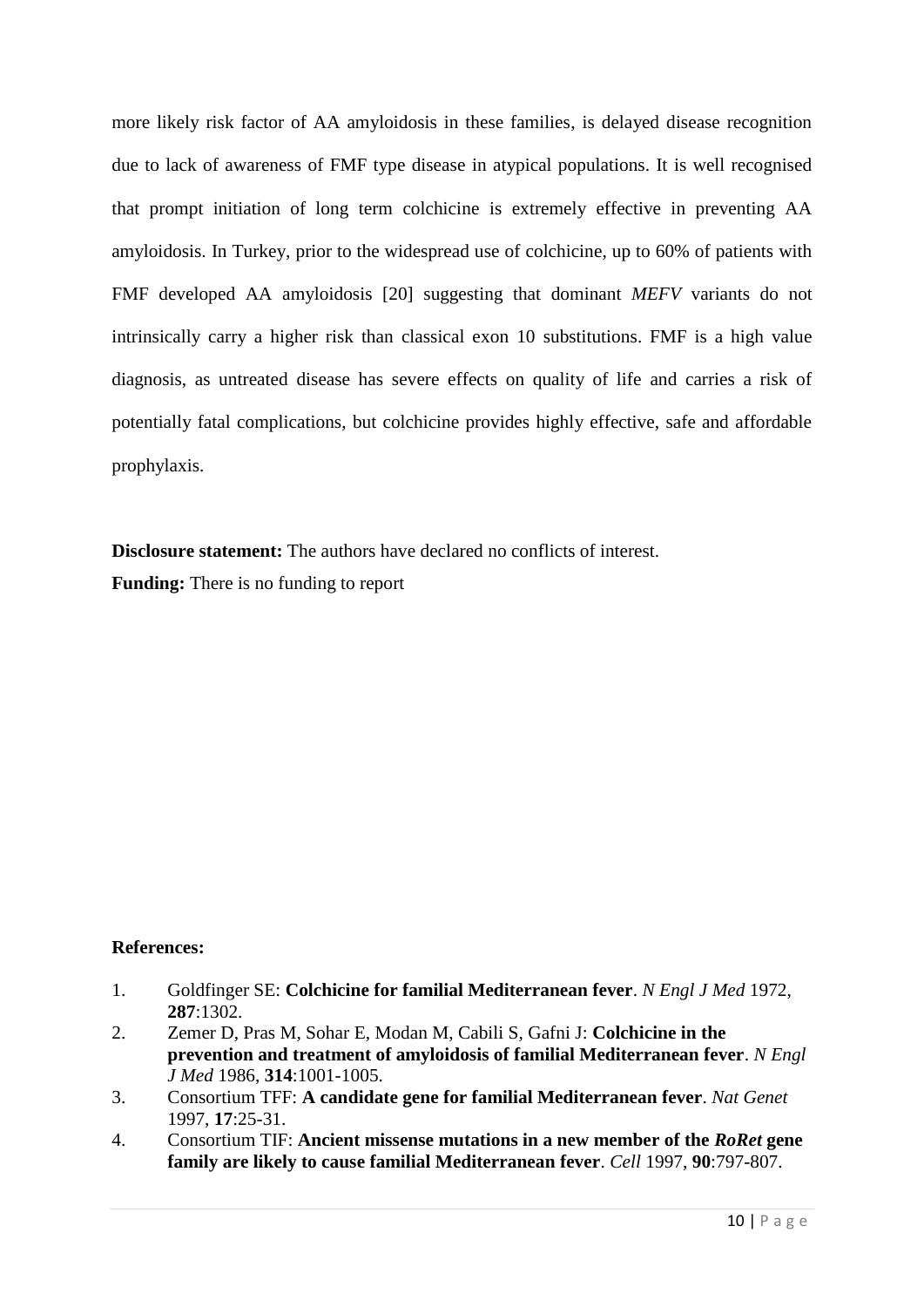- 5. Touitou I, Lesage S, McDermott M, Cuisset L, Hoffman H, Dode C, Shoham N, Aganna E, Hugot JP, Wise C *et al*: **Infevers: an evolving mutation database for auto-inflammatory syndromes**. *Hum Mutat* 2004, **24**(3):194-198.
- 6. Yalçinkaya F, Çakar N, Misirlioglu M, Tümer N, Akar N, Tekin M, Tastan H, Koçak H, Özkaya N, Elhan AH: **Genotype-phenotype correlation in a large group of Turkish patients with familial Mediterranean fever: evidence for mutationindependent amyloidosis**. *Rheumatology* 2000, **39**:67-72.
- 7. Livneh A, Langevitz P, Shinar Y, Zaks N, Kastner DL, Pras M, Pras E: *MEFV* **mutation analysis in patients suffering from amyloidosis of familial Mediterranean fever**. *Amyloid: Int J Exp Clin Invest* 1999, **6**:1-6.
- 8. Booth DR, Booth SE, Gillmore JD, Hawkins PN, Pepys MB: **SAA1 alleles as risk factors in reactive systemic AA amyloidosis**. *Amyloid* 1998, **5**(4):262-265.
- 9. Reimann HA, Moadie J, Semerdjian S, Sahyoun PF: **Periodic peritonitis; heredity and pathology: report of seventy-two cases.** *J Am Med Assoc* 1954, **154**(15):1254- 1259.
- 10. Stoffels M, Szperl A, Simon A, Netea MG, Plantinga TS, van Deuren M, Kamphuis S, Lachmann HJ, Cuppen E, Kloosterman WP *et al*: **MEFV mutations affecting pyrin amino acid 577 cause autosomal dominant autoinflammatory disease**. *Ann Rheum Dis* 2014, **73**(2):455-461.
- 11. Rowczenio DM, Iancu DS, Trojer H, Gilbertson JA, Gillmore JD, Wechalekar AD, Tekman M, Stanescu HC, Kleta R, Lane T *et al*: **Autosomal dominant familial Mediterranean fever in Northern European Caucasians associated with deletion of p.M694 residue-a case series and genetic exploration**. *Rheumatology (Oxford)*  2017, **56**(2):209-213
- 12. Booth DR, Gillmore JD, Lachmann HJ, Booth SE, Bybee A, Soytürk M, Akar S, Pepys MB, Tunca M, Hawkins PN: **The genetic basis of autosomal dominant familial Mediterranean fever**. *QJ Med* 2000, **93**:217-221.
- 13. Aldea A, Campistol JM, Arostegui JI, Rius J, Maso M, Vives J, Yague J, Chae JJ, Cho YH, Lee GS *et al*: **A severe autosomal-dominant periodic inflammatory disorder with renal AA amyloidosis and colchicine resistance associated to the MEFV H478Y variant in a Spanish kindred: an unusual familial Mediterranean fever phenotype or another MEFV-associated periodic inflammatory disorder?** *American journal of medical genetics Part A* 2004, **124A**(1):67-73.
- 14. Puchtler H, Sweat F, Levine M: **On the binding of Congo red by amyloid**. *J Histochem Cytochem* 1962, **10**:355-364.
- 15. Hawkins PN, Lavender JP, Pepys MB: **Evaluation of systemic amyloidosis by scintigraphy with <sup>123</sup>I-labeled serum amyloid P component**. *N Engl J Med* 1990, **323**:508-513.
- 16. Omoyinmi E, Standing A, Keylock A, Price-Kuehne F, Melo Gomes S, Rowczenio D, Nanthapisal S, Cullup T, Nyanhete R, Ashton E *et al*: **Clinical impact of a targeted next-generation sequencing gene panel for autoinflammation and vasculitis**. *PloS one* 2017, **12**(7):e0181874.
- 17. Ben-Chetrit E, Gattorno M, Gul A, Kastner DL, Lachmann HJ, Touitou I, Ruperto N, Paediatric Rheumatology International Trials O, the ADsp, Aldea A *et al*: **Consensus proposal for taxonomy and definition of the autoinflammatory diseases (AIDs): a Delphi study.** *Ann Rheum Dis* 2018, **77**(11):1558-1565.
- 18. Chae JJ, Cho YH, Lee GS, Cheng J, Liu PP, Feigenbaum L, Katz SI, Kastner DL: **Gain-of-function Pyrin mutations induce NLRP3 protein-independent interleukin-1beta activation and severe autoinflammation in mice**. *Immunity*  2011, **34**(5):755-768.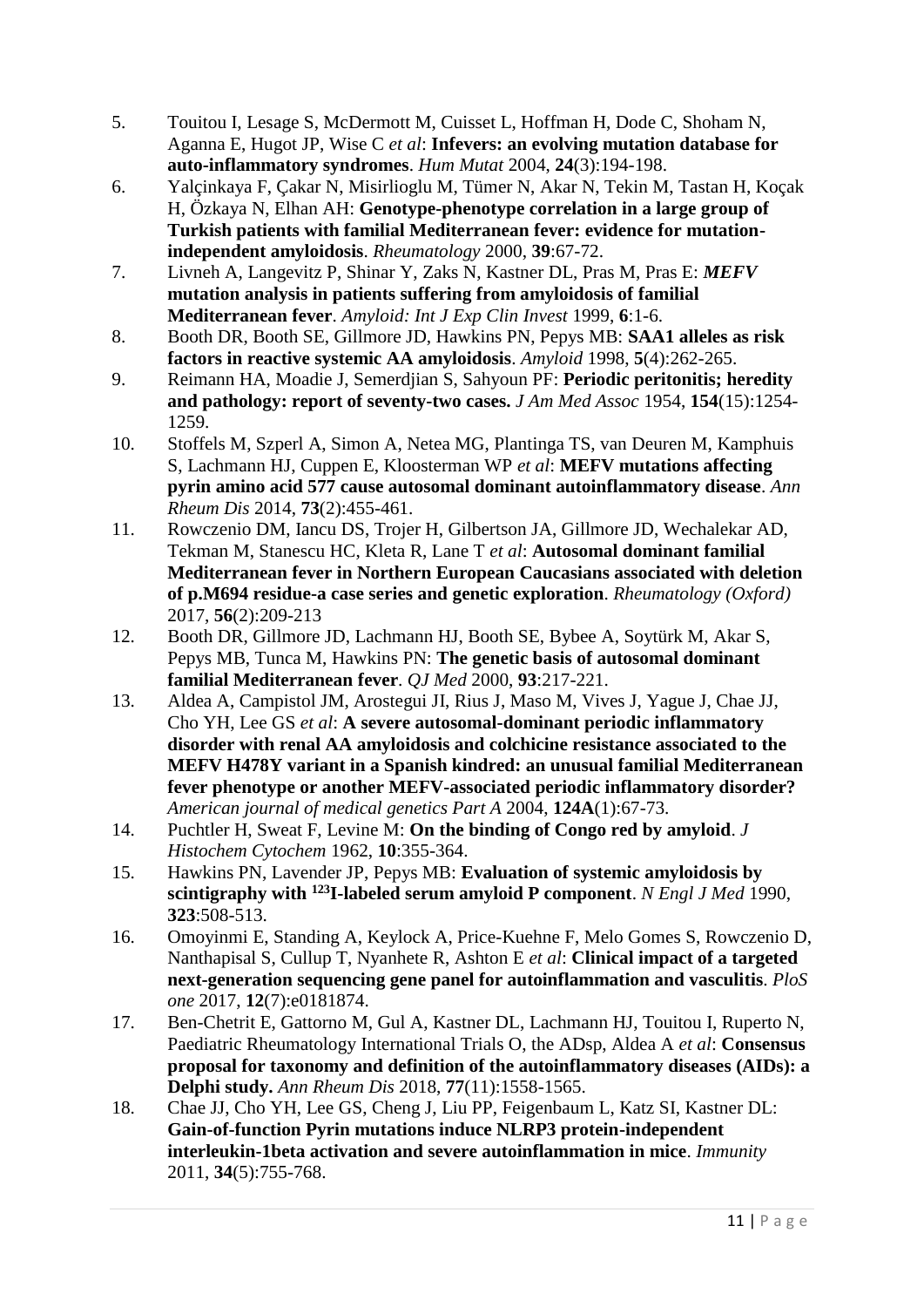- 19. Fukushima Y, Obara K, Hirata H, Sugiyama K, Fukuda T, Takabe K: **Three Japanese patients (mother and two children) with familial Mediterranean fever associated with compound heterozygosity for L110P/E148Q/M694I and an autosomal true dominant inheritance pattern**. *Asian Pac J Allergy Immunol* 2013, **31**(4):325-329.
- 20. Pras M, Bronshpigel N, Zemer D, Gafni J: **Variable incidence of amyloidosis in familial Mediterranean fever among different ethnic groups**. *Johns Hopkins Med J* 1982, **150**:22-26.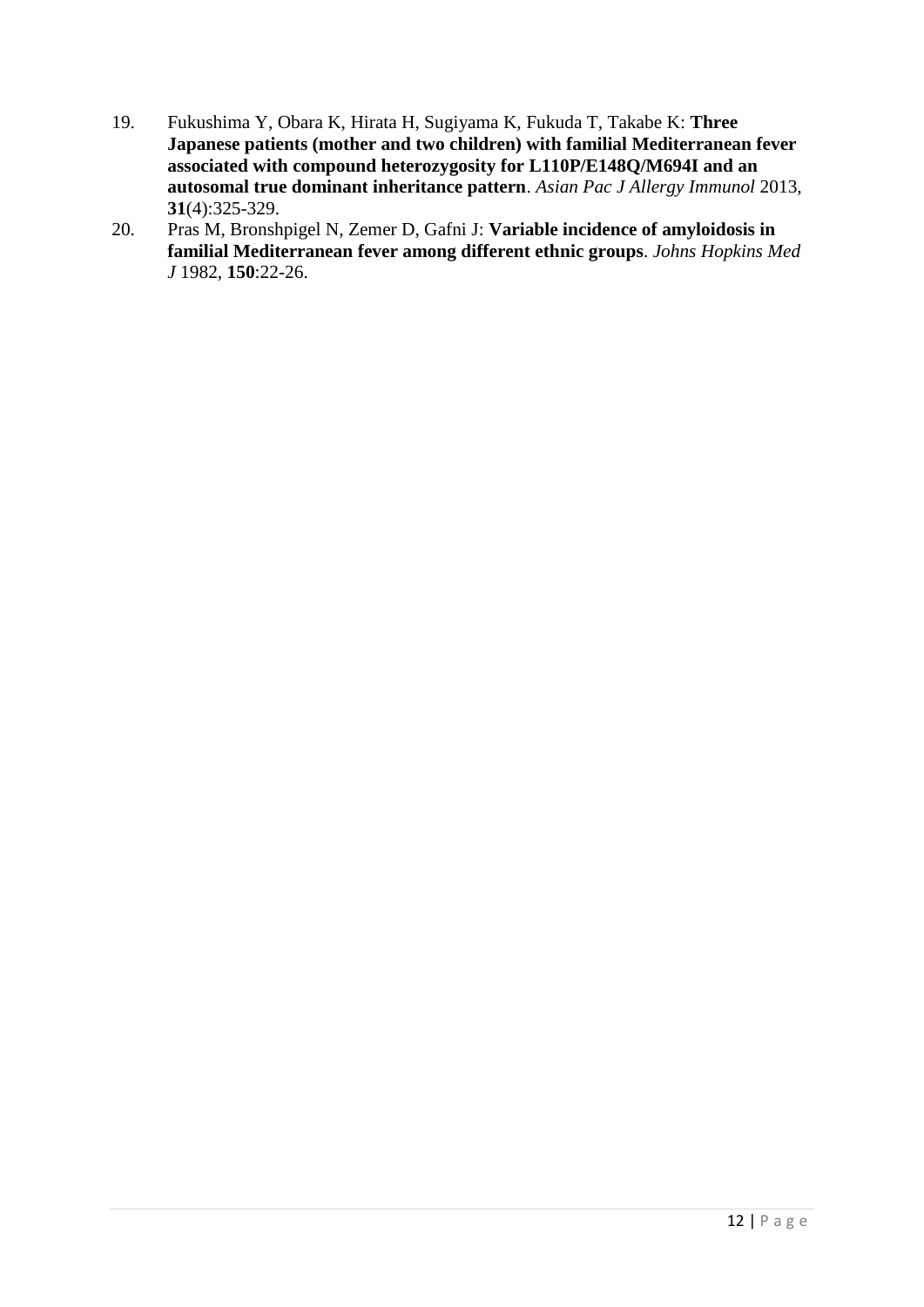| <b>Characteristics</b> | <b>Proband</b> | Patient 2    | Patient 3 | <b>Patient 4</b>         | Patient 5                | Patient 6                | <b>Patient 7</b>         |
|------------------------|----------------|--------------|-----------|--------------------------|--------------------------|--------------------------|--------------------------|
|                        | (Patient 1)    |              |           |                          |                          |                          |                          |
| Gender                 | M              | $\mathbf{F}$ | M         | M                        | $\mathbf{F}$             | M                        | $\mathbf{F}$             |
| MEFV p.P373L           | $+$            | $+$          | ND        | $+$                      | $+$                      | $+$                      | $+$                      |
| Age at FMF             | 42             | 47           | ND        | 61                       | 21                       | 25                       | 58                       |
| diagnosis (years)      |                |              |           |                          |                          |                          |                          |
| Age at onset           | childhood      | childhood    | childhood | 16                       | 12                       | 15                       | childhood                |
| Duration of episodes   | $1-3$          | $1-3$        | U         | $1-3$                    | $1 - 2$                  | $1-2$                    | $1-3$                    |
| (days)                 |                |              |           |                          |                          |                          |                          |
| Frequency of attacks   | weekly         | weekly       | U         | weekly                   | weekly                   | weekly                   | weekly                   |
| Fever                  | $+$            | $^{+}$       | $+$       | $+$                      | $^{+}$                   | $^{+}$                   | $^{+}$                   |
| Abdominal pain         | $+$            | $+$          | $+$       | $+$                      | $+$                      | $^{+}$                   | $+$                      |
| Pleuritis              | $+$            | $+$          | $+$       | $+$                      | $+$                      | $+$                      | $+$                      |
| Arthralgia             | $+$            | $\ddot{}$    | $+$       |                          | $+$                      | $+$                      | $+$                      |
| <b>AA</b> Amyloidosis  | $+$            | $+$          | $+$       | $\overline{\phantom{a}}$ | $\overline{\phantom{a}}$ | $\overline{\phantom{a}}$ | $\overline{\phantom{a}}$ |
| Age at diagnosis       | 23             | 47           | 52 (post- |                          |                          |                          |                          |
| with AA                |                |              | mortem)   |                          |                          |                          |                          |
| amyloidosis (years)    |                |              |           |                          |                          |                          |                          |
| End stage renal        | $+$            |              | $+$       |                          |                          |                          |                          |
| disease with kidney    |                |              |           |                          |                          |                          |                          |
| transplantation        |                |              |           |                          |                          |                          |                          |
| Colchicine response    | $+$            | $+$          | <b>NT</b> | $+$                      | $+$                      | $+$                      | $+$                      |

Table 1. Characteristics of the affected family members assessed at the NAC.

Symbols: - / + indicate absence or presence, U, unknown, ND, not done, NT, not treated